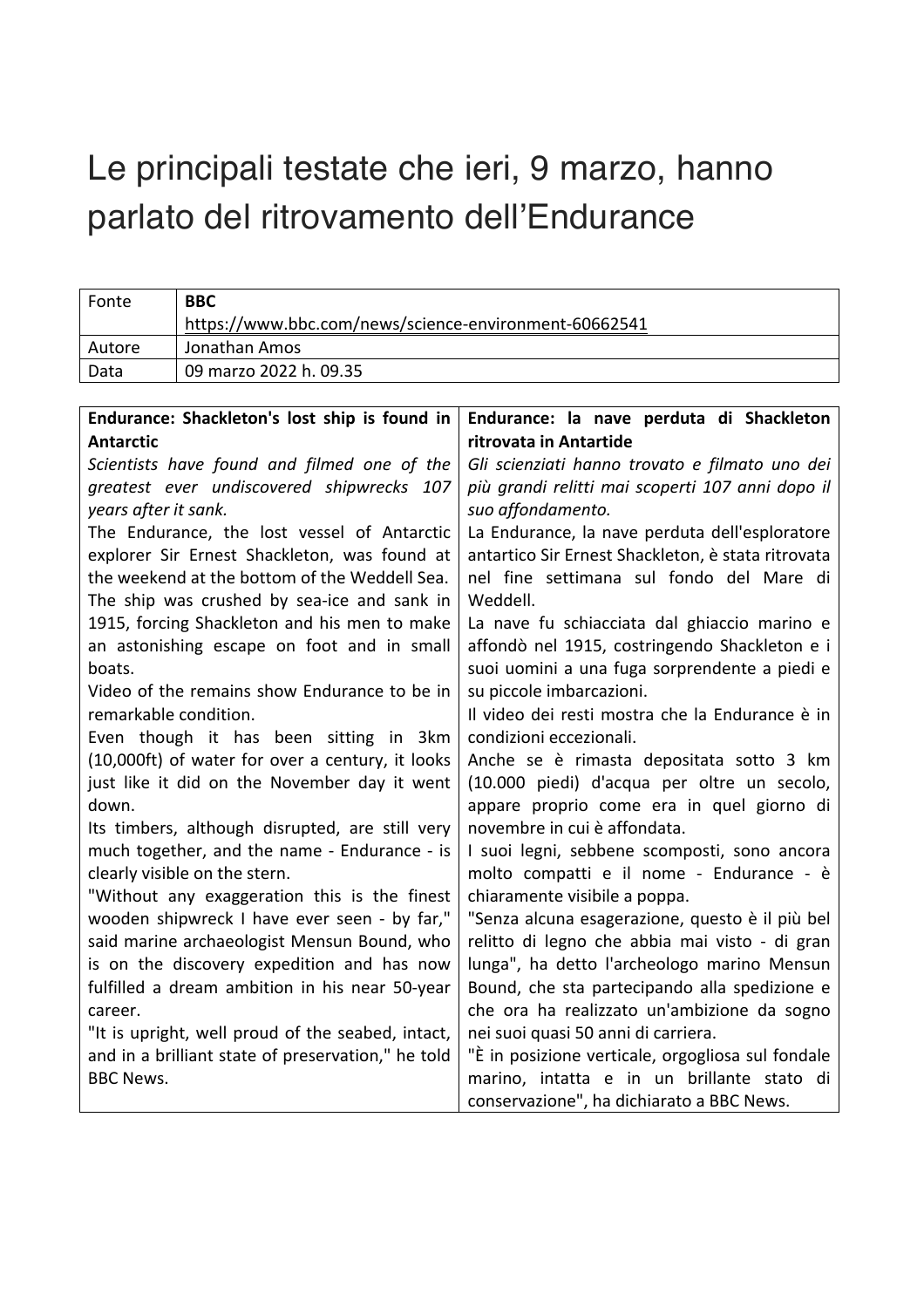| Fonte       | <b>The Guardian</b><br>https://www.theguardian.com/world/2022/mar/09/ernest-shackleton-wrecked-<br>ship-endurance-antarctic |
|-------------|-----------------------------------------------------------------------------------------------------------------------------|
| Autore      | <b>Harriet Sherwood</b>                                                                                                     |
| <b>Data</b> | Mer 9 Marzo 2022 h 08.02 GMT                                                                                                |

## **Ernest Shackleton's ship Endurance found off coast of Antarctica**

*Expedition team locates wreckage of explorer's ship which sank in Weddell Sea in 1915*

The "world's most challenging shipwreck search" for one of the greatest legends of exploration history, Sir Ernest Shackleton's Endurance, lost more than a century ago in the icy waters of Antarctica, has succeeded.

The wreck has been found, 3,008 metres below the surface of what Shackleton described as "the worst portion of the worst sea in the world". It was discovered on Saturday, the 100th anniversary of Shackleton's funeral, the Falklands Maritime Heritage Trust said.

The Endurance22 expedition, which set off from Cape Town a month ago, had "reached its goal", said Dr John Shears, the veteran geographer who led the expedition. "We have made polar history with the discovery of Endurance, and successfully completed the world's most challenging shipwreck search."

He hoped people would be inspired by "what human beings can achieve and the obstacles they can overcome when they work together".

Arcing across the submerged ship's wooden stern is its famous name, preserved by the freezing waters and the absence of woodeating organisms.

The Endurance was found off the coast of Antarctica, approximately four miles south of the position originally recorded by its captain, Frank Worsley. It has not been seen since it was crushed by ice and sank in the Weddell Sea in November 1915.

Mensun Bound, the expedition's director of exploration, said footage showed the 144ft ship to be intact.

"We are overwhelmed by our good fortune in having located and captured images of

### **La nave Endurance di Ernest Shackleton trovata al largo delle coste dell'Antartide**

*La squadra di spedizione ha individuato il relitto della nave dell'esploratore che affondò nel mare di Weddell nel 1915*

La "ricerca di un relitto più impegnativa del mondo" per una delle più grandi leggende della storia dell'esplorazione, l'Endurance di Sir Ernest Shackleton, persa più di un secolo fa nelle acque ghiacciate dell'Antartide, si è conclusa con un successo.

Il relitto è stato ritrovato a 3.008 metri sotto la superficie di quella che Shackleton ha descritto come "la parte peggiore del peggior mare del mondo". È stata scoperta sabato, nel centesimo anniversario del funerale di Shackleton, lo ha comunicato il Falkland Maritime Heritage Trust. La spedizione Endurance22, partita da Cape Town un mese fa, aveva "raggiunto il suo obiettivo", ha dicchiarato il dottor John Shears, il geografo veterano che ha guidato la spedizione. "Abbiamo fatto la storia polare con la scoperta dell'Endurance e abbiamo portato a termine completato con successo la ricerca di un relitto più impegnativa del mondo".

Shears sperava che le persone potessero essere ispirate da "ciò che gli esseri umani possono ottenere e dagli ostacoli che possono superare quando lavorano insieme".

Seguendo la superficie arcuata della poppa in legno della nave sommersa appare il suo nome famoso, conservato dalle acque gelide e in assenza di organismi che si nutrono di legno.

L'Endurance è stata trovata al largo delle coste dell'Antartide, a circa quattro miglia a sud della posizione originariamente registrata dal suo capitano, Frank Worsley. Scomparve quando fu frantumata dal ghiaccio e affondò nel Mare di Weddell nel novembre 1915.

Mensun Bound, il direttore dell'esplorazione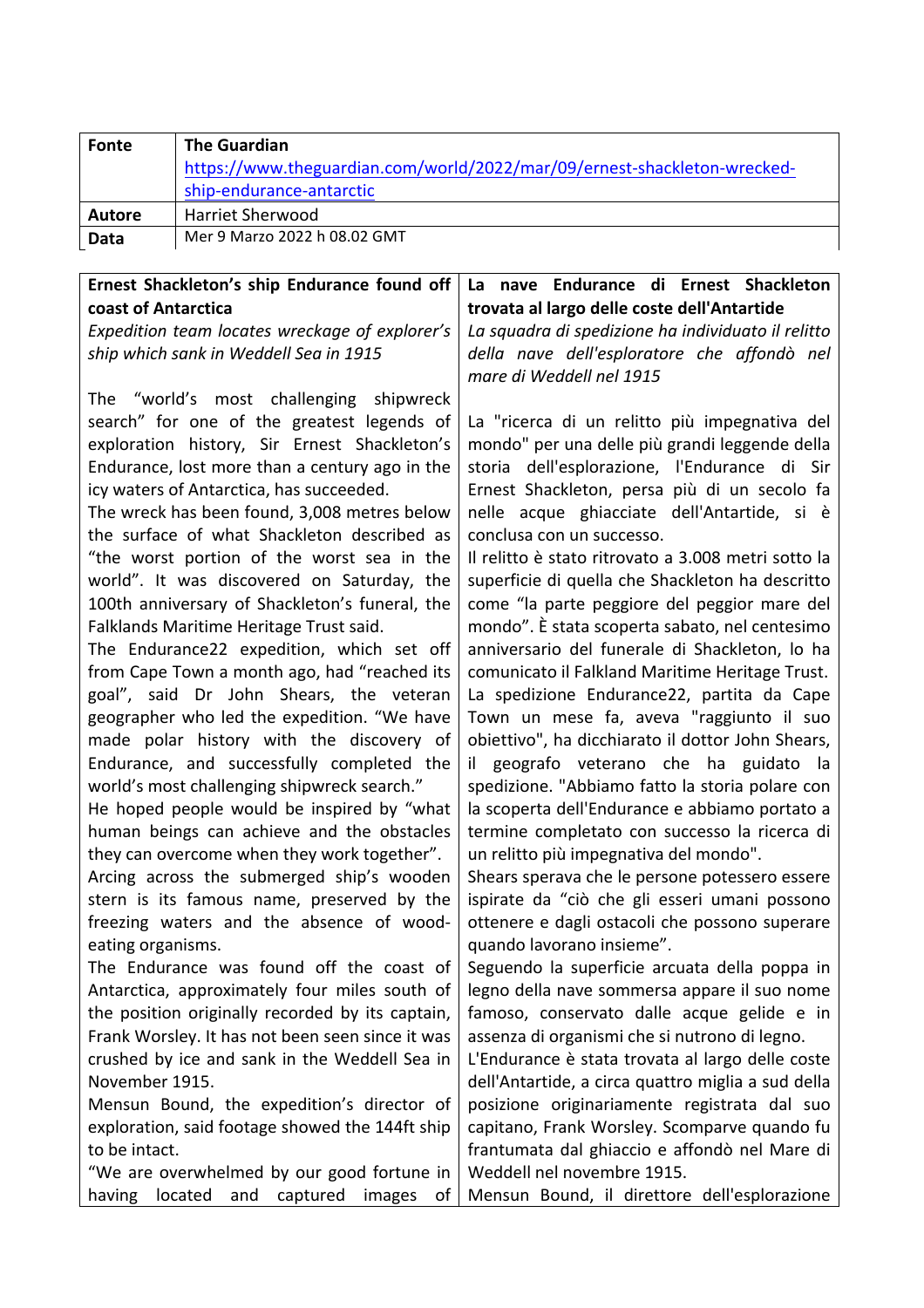| Endurance," he said.                              | della spedizione, ha detto che i filmati            |
|---------------------------------------------------|-----------------------------------------------------|
| "This is by far the finest wooden shipwreck I     | mostrano che la nave di 144 piedi è rimasta         |
| have ever seen. It is upright, well proud of the  | intatta.                                            |
| seabed, intact, and in a brilliant state of       | "Siamo sopraffatti dalla nostra fortuna nell'aver   |
| preservation  This is a milestone in polar        | individuato<br>le<br>immagini<br>catturato<br>e     |
| history."                                         | dell'Endurance", ha detto.                          |
| Dan Snow, the historian and broadcaster who is    | "Questo è di gran lunga il più bel relitto in legno |
| part of the expedition, said the mood on board    | che abbia mai visto. È eretto, ben orgoglioso       |
| ship was jubilant, and the team was now           | del fondale marino, intatto e in un brillante       |
| heading home.                                     | stato di conservazione Questa è una pietra          |
| He tweeted: "The wreck is coherent, in an         | miliare nella storia polare".                       |
| astonishing state of preservation. The Antarctic  | Dan Snow, lo storico e giornalista televisivo che   |
| seabed does not have any wood-eating micro-       | fa parte della spedizione, ha detto che l'umore     |
| organisms, the water has the clarity of distilled | a bordo della nave è esultante e che la squadra     |
| water. We were able to film the wreck in super-   | stava per tornare a casa.                           |
| high definition. The results are<br>magical       | Ha twittato: "Il relitto è compatto, in uno stato   |
| Endurance22."                                     | di conservazione sorprendente. Il fondale           |
| He added: "Nothing was touched on the wreck.      | antartico non ha microrganismi che si nutrono       |
| Nothing retrieved. It was surveyed using the      | di legno, l'acqua ha la limpidezza dell'acqua       |
| latest tools and its position confirmed. It is    | distillata. Siamo riusciti a filmare il relitto in  |
| protected by the Antarctic Treaty. Nor did we     | altissima definizione. I risultati sono magici      |
| wish to tamper with it."                          | Endurance22."                                       |
| The site of Endurance was declared a historic     | Ha aggiunto: "Nulla è stato toccato sul relitto.    |
| under<br>the<br>of<br>the<br>terms<br>monument    | Niente recuperato. È stato rilevato utilizzando     |
| 1959 Antarctic Treaty.                            | strumenti<br>più moderni ed è<br>gli<br>stata       |
| An expedition team of 64 people, plus a crew of   | confermata la sua posizione. È protetto dal         |
| 46, were on board the expedition ship, the SA     | Trattato sull'Antartide. Né avevamo intenzione      |
| Agulhas II. The \$10m mission was financed by     | di manometterlo".                                   |
| an anonymous donor. A previous attempt to         | sito dell'Endurance<br>dichiarato<br>Ш.<br>è stato  |
| find the Endurance three years ago ended in       | monumento storico ai sensi del Trattato             |
| failure                                           | sull'Antartide del 1959.                            |
| Shackleton famously lost his ship but saved his   | Una squadra di spedizione composta da 64            |
| crew. He set sail from South Georgia in           | persone, più un equipaggio di 46 persone,           |
| December 1914 with 27 men, heading for            | erano a bordo della nave da spedizione, la SA       |
| Vahsel Bay on the eastern side of the Weddell     | Agulhas II. La missione da 10 milioni di dollari è  |
| Sea. The plan was to cross the vast Antarctic ice | stata finanziata da un donatore anonimo. Un         |
| sheet to the south pole, and then keep going,     | precedente tentativo di trovare l'Endurance tre     |
| to the Ross Sea on the other side of the          | anni fa si è concluso con un fallimento.            |
| continent.                                        | Shackleton è famoso per avere perso la sua          |
| But two days after leaving South Georgia, the     | nave ma salvato il suo equipaggio. Salpò dalla      |
| Endurance encountered polar pack ice. By early    | Georgia del Sud nel dicembre 1914 con 27            |
| January, the ship became stuck and eventually     | uomini, diretti alla baia di Vahsel, sul lato       |
| the crew decamped to the ice, taking the ship's   | orientale del Mare di Weddell. Il piano era di      |
| stores of food and other provisions, and three    | attraversare la vasta calotta glaciale antartica    |
| open lifeboats. On 21 November 1915, the          | fino al Polo Sud, e poi proseguire, verso il Mare   |
| Endurance finally sank, with Captain Worsley      | di Ross dall'altra parte del continente.            |
| recording its position.                           | Ma due giorni dopo aver lasciato la Georgia del     |
| Shackleton and his party continued camping on     | Sud, l'Endurance incontrò la banchisa polare.       |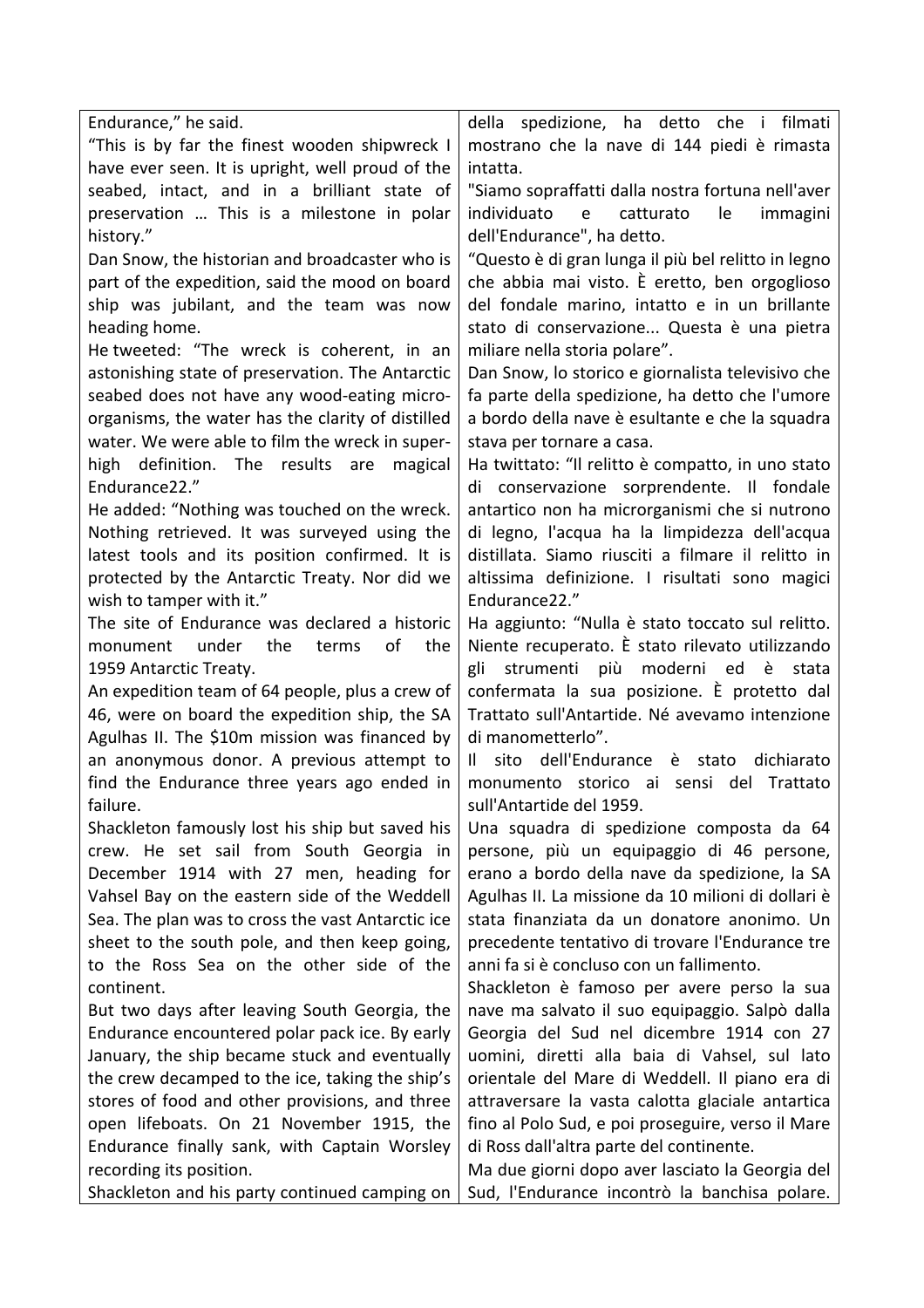| the ice floes for another five months, before     | All'inizio di gennaio, la nave rimase bloccata e      |
|---------------------------------------------------|-------------------------------------------------------|
| sailing in the lifeboats to Elephant Island. From | alla fine l'equipaggio si dovette trasferire sul      |
| there, in freezing temperatures and rough seas,   | ghiaccio, prendendo le scorte di cibo e altre         |
| Shackleton, Worsley and four others sailed 800    | provviste della nave e tre scialuppe di               |
| miles to South Georgia. They organised the        | salvataggio aperte. Finché il 21 novembre 1915,       |
| rescue of the rest of the crew, who were picked   | l'Endurance affondò, mentre il capitano               |
| up alive within months.                           | Worsley registrava la sua posizione.                  |
| As well as finding Shackleton's ship, the         | Shackleton e il suo gruppo continuarono ad            |
| had<br>Endurance22<br>expedition<br>undertaken    | accamparsi sui banchi di ghiaccio per altri           |
| important scientific research in a part of the    | cinque mesi, prima di salpare sulle scialuppe di      |
| world that directly affects the global climate    | salvataggio verso Elephant Island. Da lì, con         |
| and environment, Shears said.                     | temperature gelide e mare agitato, Shackleton,        |
| "We have also conducted an unprecedented          | Worsley e altri quattro navigarono per 800            |
| educational outreach programme, with live         | miglia verso la Georgia del Sud. Fu poi               |
| broadcasting from on board, allowing new          | il.<br>salvataggio<br>del<br>organizzato<br>resto     |
| generations from around the world to engage       | dell'equipaggio, che fu recuperato vivo dopo          |
| with Endurance22 and become inspired by the       | alcuni mesi.                                          |
| amazing stories of polar exploration, and what    | Oltre a ritrovare la nave di Shackleton, la           |
| human beings can achieve and the obstacles        | Endurance22<br>ha<br>spedizione<br>intrapreso         |
| they can overcome when they work together."       | importanti ricerche scientifiche in una parte del     |
|                                                   | mondo che influenza direttamente il clima e           |
|                                                   | l'ambiente globali, ha affermato Shears.              |
|                                                   | "Abbiamo anche condotto un programma                  |
|                                                   | educativo di sensibilizzazione senza precedenti,      |
|                                                   | diretta<br>trasmissioni<br>in<br>dall'interno,<br>con |
|                                                   | consentendo alle nuove generazioni di tutto il        |
|                                                   | mondo di impegnarsi con Endurance22 e trarre          |
|                                                   | dalle<br>incredibili<br>ispirazione<br>storie         |
|                                                   | dell'esplorazione polare, da ciò che gli esseri       |
|                                                   | umani sono in grado di raggiungere e dagli            |
|                                                   | ostacoli che possono superare quando lavorano         |
|                                                   | insieme.                                              |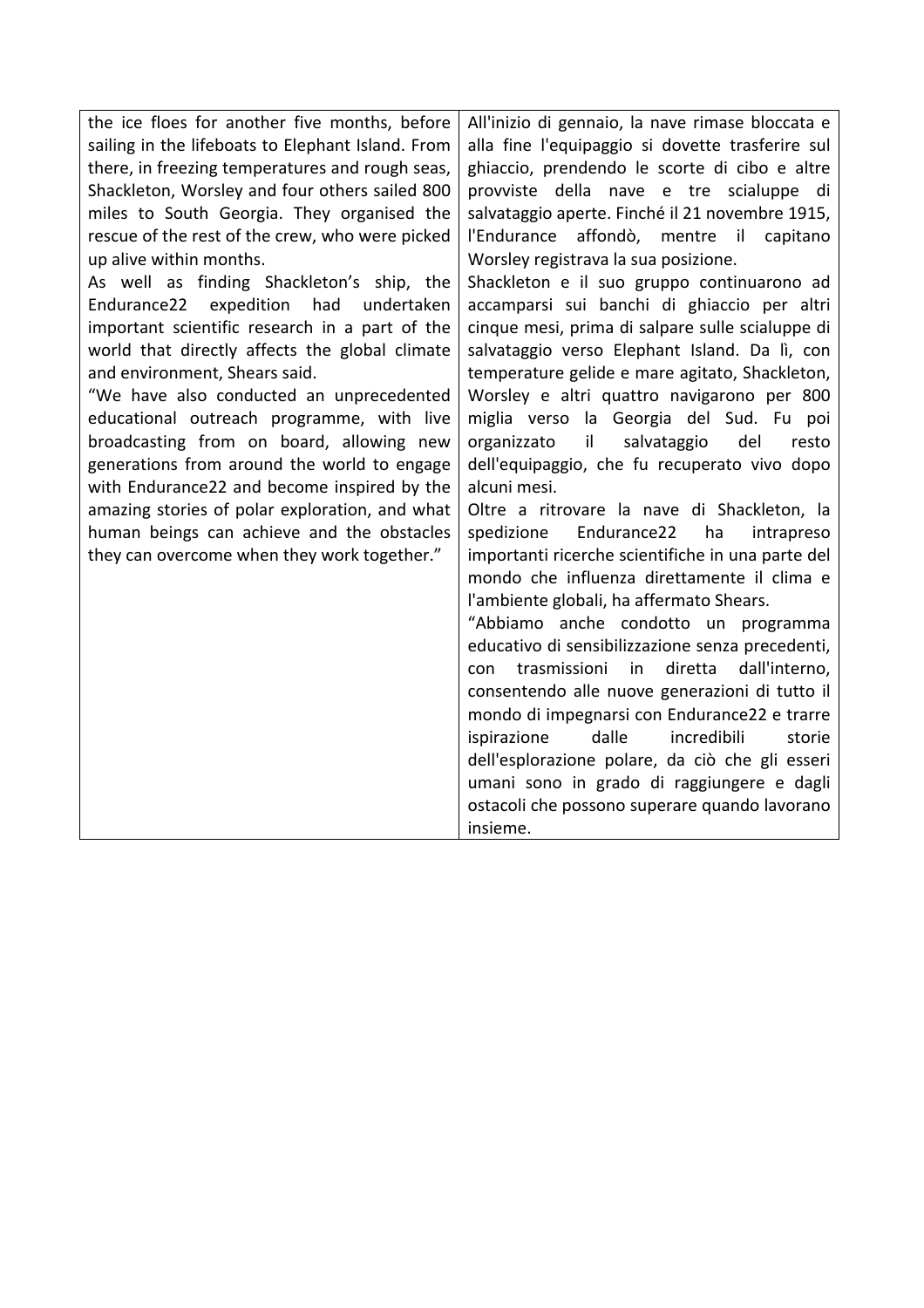| Fonte         | <b>New York Times</b>                                             |
|---------------|-------------------------------------------------------------------|
|               | https://www.nytimes.com/2022/03/09/climate/endurance-wreck-found- |
|               | shackleton.html                                                   |
| <b>Autore</b> | <b>Henry Fountain</b>                                             |
| Data          | 9 marzo 2022 h 3:19 a.m.                                          |

#### At the Bottom of an Icy Sea, One of History's *Great Wrecks Is Found Explorers and researchers, battling freezing temperatures, have located Endurance, Ernest*  Shackleton's ship that sank in the Antarctic in *1915.* The wreck of Endurance has been found in the Antarctic, 106 years after the historic ship was crushed in pack ice and sank during an expedition by the explorer Ernest Shackleton. A team of adventurers, marine archaeologists and technicians located the wreck at the bottom of the Weddell Sea, east of the Antarctic Peninsula, using undersea drones. Battling sea ice and freezing temperatures, the team had been searching for more than two weeks in a 150-square-mile area around where the ship went down in 1915. Endurance, a 144-foot, three-masted wooden ship, holds a revered place in polar history because it spawned one of the greatest survival stories in the annals of exploration. Its location, nearly 10,000 feet down in waters that are among the iciest on Earth, placed it among the most celebrated shipwrecks that had not been found. The discovery of the wreck was announced Wednesday in a statement by the search expedition, Endurance22. "We have made polar history with the discovery of Endurance, and successfully completed the world's most challenging shipwreck search," said John Shears, the expedition's leader. The first images of the ship since those taken by Shackleton's photographer, Frank Hurley, revealed parts of the vessel in astonishing detail. An image of the stern showed the name "ENDURANCE" above a five-pointed star, a In fondo a un mare ghiacciato, viene trovato **uno dei grandi relitti della storia** *Esploratori e ricercatori, combattendo contro temperature gelide, hanno localizzato l'Endurance, la nave di Ernest Shackleton che affondò in Antartide nel 1915.* Il relitto della Endurance è stato ritrovato in Antartide, 106 anni dopo che la storica nave fu schiacciata nella banchisa e affondò durante una spedizione dell'esploratore Ernest Shackleton. Un team di avventurieri, archeologi marini e tecnici ha localizzato il relitto sul fondo del Mare di Weddell, a est della penisola antartica, utilizzando droni sottomarini. Combattendo il ghiaccio marino e le temperature gelide, il team aveva svolto le ricerche per più di due settimane in un'area di 150 miglia quadrate intorno al punto in cui la nave era affondata nel 1915. Endurance, una nave di legno a tre alberi di 144 piedi, occupa un posto venerato nella storia polare perché ha generato una delle più grandi storie di sopravvivenza negli annali dell'esplorazione. La sua posizione, a quasi 10.000 piedi di profondità in acque tra le più ghiacciate della Terra, lo collocava tra i relitti più celebri che non fossero ancora stati trovati. La scoperta del relitto è stata annunciata mercoledì in una dichiarazione della spedizione di ricerca, Endurance22. "Abbiamo fatto la storia polare con la scoperta dell'Endurance e completato con successo la ricerca di un relitto più impegnativa del mondo", ha affermato John Shears, il leader della spedizione. Le prime immagini della nave dopo quelle scattate dal fotografo di Shackleton, Frank Hurley, hanno rivelato parti della nave con

dettagli sorprendenti. Un'immagine di poppa

holdover from before Shackleton bought the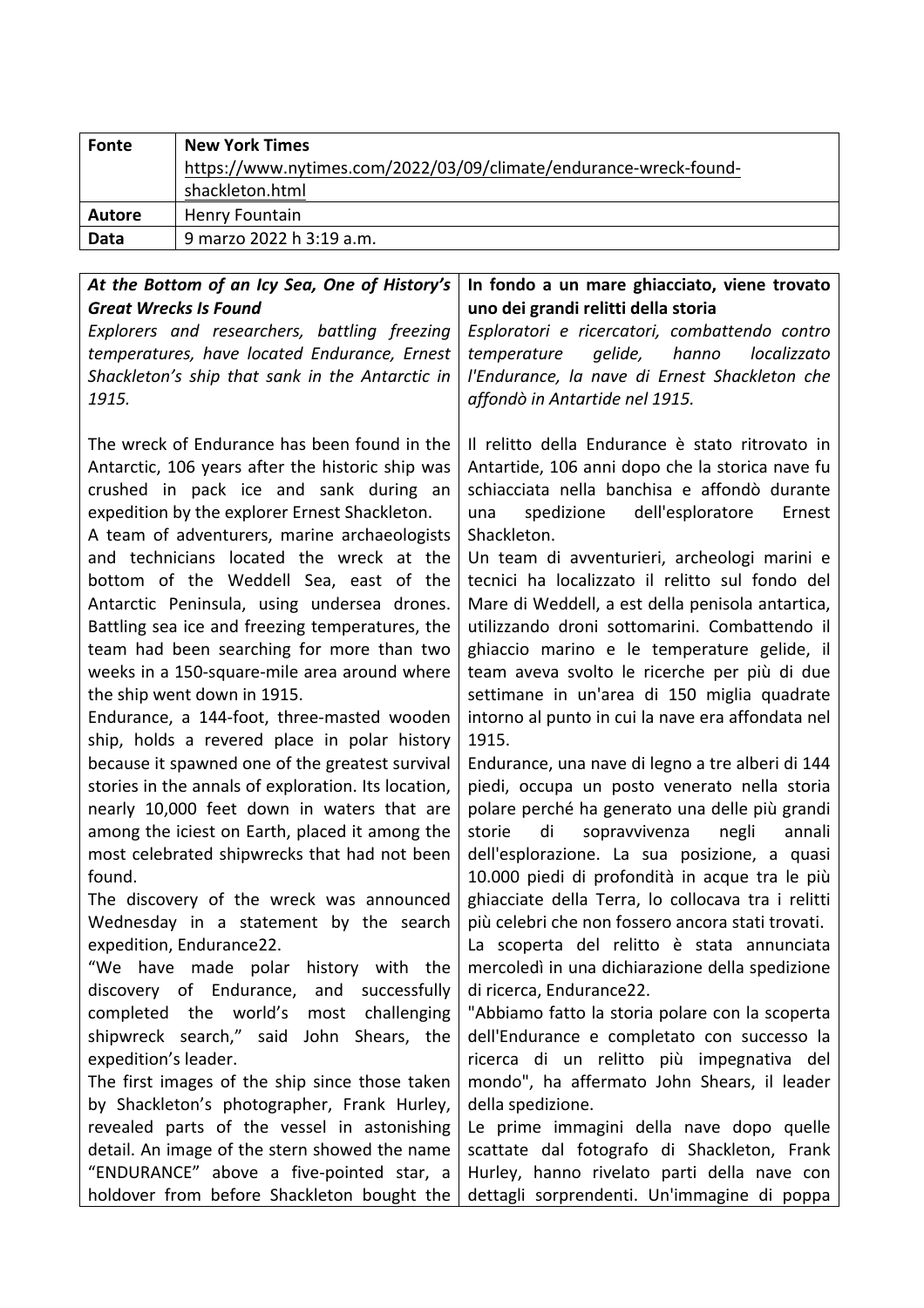ship, when it was named Polaris. Another showed the rear deck and the ship's wheel.

A video provided by the expedition's organizer, the Falklands Maritime Heritage Trust, showed the bow and portions of the deck and hull.

Mensun Bound, the expedition's exploration director and a marine archaeologist who has discovered many shipwrecks, said Endurance was the finest he had ever seen. It is upright, clear of the seabed and "in a brilliant state of preservation," he said. The ship was found about four miles south of the last location recorded by Shackleton's captain and navigator, Frank Worsley. The search had been conducted over a wide area to account for errors in Worsley's navigation equipment.

Endurance's relatively pristine appearance was not unexpected, given the cold water and the lack of wood-eating marine organisms in the Weddell Sea that have ravaged shipwrecks elsewhere.

Mr. Bound also described the wreck as "intact." Although Hurley's photographs before the sinking had shown major damage to, and the collapse of, the ship's mast and rigging, and there had been damage to the hull, Mr. Bound had expected most of the ship to be in one piece.

The expedition video showed what appeared to be broken masts and damage to the decks.

The hunt for the wreck, which cost more than \$10 million, provided by a donor who wished to remain anonymous, was conducted from a South African icebreaker that left Cape Town in early February. Aside from a few technical glitches involving the two submersibles, and part of a day spent icebound when operations were suspended, the search proceeded relatively smoothly.

The battery-powered submersibles combed the seafloor twice a day, for about six hours at a time. They used sonar to scan a swath of the smooth seabed, looking for anything that rose above it. Once the wreck was located several days ago, the equipment was swapped for highresolution cameras and other instruments to make detailed images and scans.

Under the terms of the Antarctic Treaty, the

mostra il nome "ENDURANCE" sopra una stella a cinque punte, un residuo di prima che Shackleton acquistasse la nave, quando si chiamava Polaris. Un altro dettaglio mostra il ponte posteriore e il timone della nave.

Un video fornito dall'organizzatore della spedizione, il Falklands Maritime Heritage Trust, mostra la prua e parti del ponte e dello scafo.

Mensun Bound, direttore dell'esplorazione della spedizione e archeologo marino che ha scoperto molti relitti di navi, ha detto che Endurance è il migliore che avesse mai visto. È in posizione verticale, al riparo sul fondale marino e "in un brillante stato di conservazione", ha detto. La nave è stata trovata a circa quattro miglia a sud dell'ultima posizione registrata dal capitano e navigatore di Shackleton, Frank Worsley. La ricerca è stata condotta su una vasta area considerando possibili errori nell'attrezzatura di navigazione di Worsley.

L'aspetto relativamente intatto dell'Endurance non è stato una sorpresa, considerata la temperatura fredda dell'acqua e la mancanza nel Mare di Weddell di organismi marini divoratori di legno che hanno devastato relitti altrove.

Il signor Bound ha anche descritto il relitto come "intatto". Sebbene le fotografie di Hurley prima dell'affondamento avessero mostrato gravi danni e il crollo dell'albero della nave e del sartiame, e ci fossero stati danni allo scafo, il signor Bound si aspettava che la maggior parte della nave fosse integra.

Il video della spedizione mostra quelli che sembravano essere alberi rotti e danni ai ponti.

La caccia al relitto, costata più di 10 milioni di dollari, fornita da un donatore che desidera rimanere anonimo, è stata condotta da un rompighiaccio sudafricano che ha lasciato Cape Town all'inizio di febbraio. A parte alcuni problemi tecnici che hanno coinvolto i due sommergibili e parte di una giornata trascorsa sul ghiaccio quando le operazioni sono state sospese, la ricerca è andata avanti relativamente senza intoppi.

I sommergibili a batteria hanno rastrellato il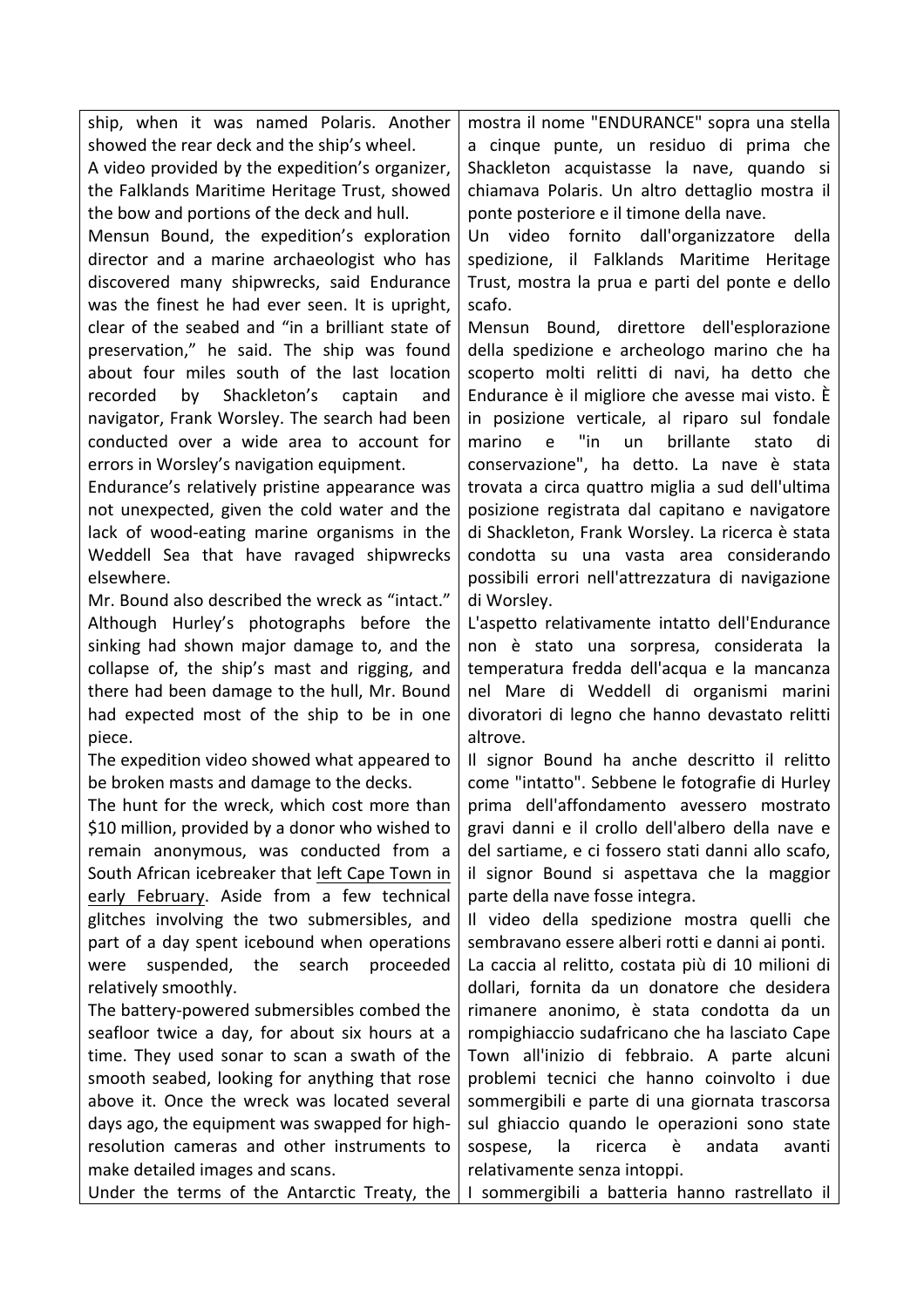six-decade-old pact intended to protect the region, the wreck is considered a historical monument. The submersibles did not touch it: the images and scans will be used as the basis for educational materials and museum exhibits. A documentary is planned, as well.

Shackleton left England aboard Endurance with a crew of 27 in 1914, bound for a bay on the Weddell Sea that was meant to be the starting point for an attempt by him and a small party to be the first to cross Antarctica. This was close to the end of what has become known as the heroic age of Antarctic exploration, which included treks by the Norwegian Roald Amundsen, who in 1911 was the first to reach the pole, and by Robert Falcon Scott, a Briton who died after reaching it a month later.

Shackleton never made it to the pole or beyond, but his leadership in rescuing all his crew and his exploits, which included an 800 mile open-boat journey across the treacherous Southern Ocean to the island of South Georgia, made him a hero in Britain.

Shackleton was tripped up by the Weddell's notoriously thick, long-lasting sea ice, which results from a circular current that keeps much ice within it. In early January 1915 Endurance became stuck less than 100 miles from its destination and drifted with the ice for more than 10 months as the ice slowly crushed it.

As the ship became damaged, the crew set up camp on the ice and lived on the ice until it broke up five months after the ship sank.

The Weddell Sea still remains far icier than other Antarctic waters, though in recent years ice conditions have been lighter than usual. That was the situation this year, and it helped the expedition reach the search site more easily and remain there safely. The icebreaker, Agulhas II, left the search area on Tuesday for the 11-day voyage back to Cape Town.

In addition to the expedition team, several ice researchers were on board, including Stefanie Arndt of the Alfred Wegener Institute in Germany. Dr. Arndt, who studies how Antarctic sea ice may change as the world warms because of human-caused emissions of greenhouse gases, and others spent much time

fondale marino due volte al giorno, per circa sei ore alla volta. Hanno usato il sonar per scansionare un'area del liscio fondale marino, alla ricerca di qualsiasi cosa si ergesse sopra di esso. Una volta che il relitto è stato localizzato diversi giorni fa, l'attrezzatura è stata sostituita con fotocamere ad alta risoluzione e altri strumenti per creare immagini e scansioni dettagliate.

Secondo i termini del Trattato sull'Antartide, il patto vecchio di sei decenni inteso a proteggere la regione, il relitto è considerato un monumento storico. I sommergibili non l'hanno toccato; le immagini e le scansioni saranno utilizzate come base per materiali didattici ed esposizioni museali. È previsto anche un documentario.

Shackleton lasciò l'Inghilterra a bordo della Endurance con un equipaggio di 27 persone nel 1914, diretto a una baia sul mare di Weddell che doveva essere il punto di partenza per un tentativo da parte sua e di un piccolo gruppo di attraversare per primi l'Antartide. Questa impresa si avvicinava alla fine di quella che è diventata nota come l'era eroica dell'esplorazione antartica, che comprendeva le la traversata del norvegese Roald Amundsen, che nel 1911 fu il primo a raggiungere il polo, e di Robert Falcon Scott, un britannico morto dopo averlo raggiunto un mese dopo.

Shackleton non è mai arrivato al polo o oltre, ma la sua leadership nel salvare tutto il suo equipaggio e le sue imprese, che includevano un viaggio in barca aperta di 800 miglia attraverso l'infido Oceano Antartico fino all'isola della Georgia del Sud, lo hanno reso un eroe in Gran Bretagna.

Shackleton è stato bloccato dal ghiaccio marino notoriamente spesso e duraturo di Weddell, che si forma per una corrente circolare che mantiene molto ghiaccio al suo interno. All'inizio di gennaio 1915 l'Endurance si bloccò a meno di 100 miglia dalla sua destinazione e andò alla deriva nel ghiaccio per più di 10 mesi mentre il ghiaccio la frantumava lentamente.

Quando la nave fu danneggiata, l'equipaggio si accampò sul ghiaccio e visse sul ghiaccio fino a quando questo non si ruppe cinque mesi dopo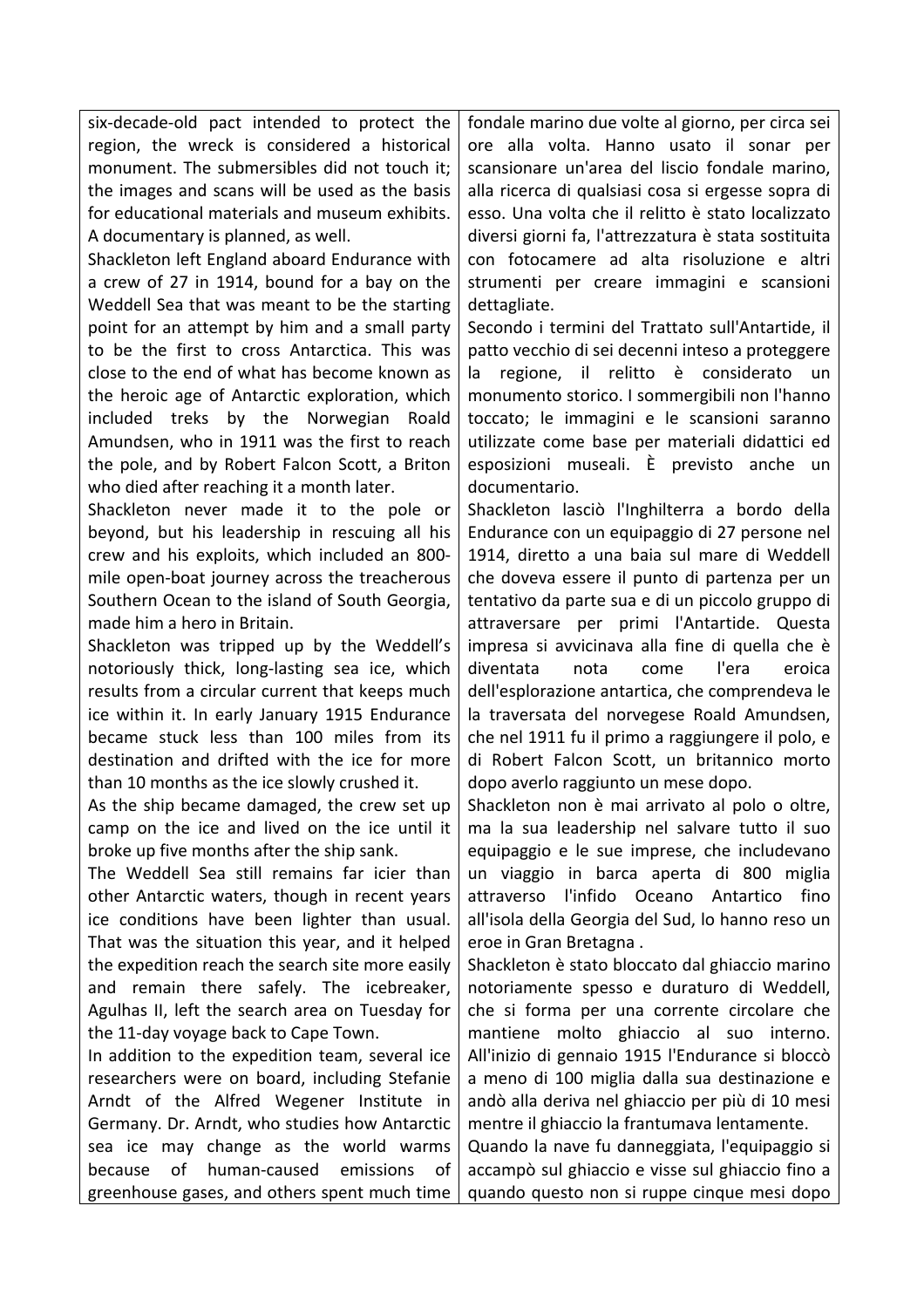| out on the ice drilling cores. On Monday she    | l'affondamento della nave.                         |
|-------------------------------------------------|----------------------------------------------------|
| said on Twitter that they had collected 630     | Il Mare di Weddell è ancora molto più              |
| samples from 17 locations, which she called "an | ghiacciato di altre acque antartiche, anche se     |
| incredible number."                             | negli ultimi anni le condizioni del ghiaccio sono  |
|                                                 | state più sottili del solito. Questa è stata la    |
|                                                 | situazione di quest'anno e ha aiutato la           |
|                                                 | spedizione a raggiungere più facilmente il sito    |
|                                                 | ricerca e a rimanervi al sicuro. La<br>di          |
|                                                 | rompighiaccio, Agulhas II, ha lasciato l'area di   |
|                                                 | ricerca martedì per il viaggio di ritorno di 11    |
|                                                 | giorni a Città del Capo.                           |
|                                                 | Oltre al team della spedizione, erano a bordo      |
|                                                 | diversi ricercatori sul ghiaccio, tra cui Stefanie |
|                                                 | Arndt dell'Alfred Wegener Institute<br>in.         |
|                                                 | Germania. La d.ssa Arndt, che studia i             |
|                                                 | cambiamenti del ghiaccio marino antartico con      |
|                                                 | il surriscaldamento del mondo a causa delle        |
|                                                 | emissioni di gas serra causate dall'uomo, e altri  |
|                                                 | hanno trascorso molto tempo sulle carote di        |
|                                                 | perforazione del ghiaccio. Lunedì ha detto su      |
|                                                 | Twitter di aver raccolto 630 campioni da 17        |
|                                                 | punti, che ha definito "un numero incredibile".    |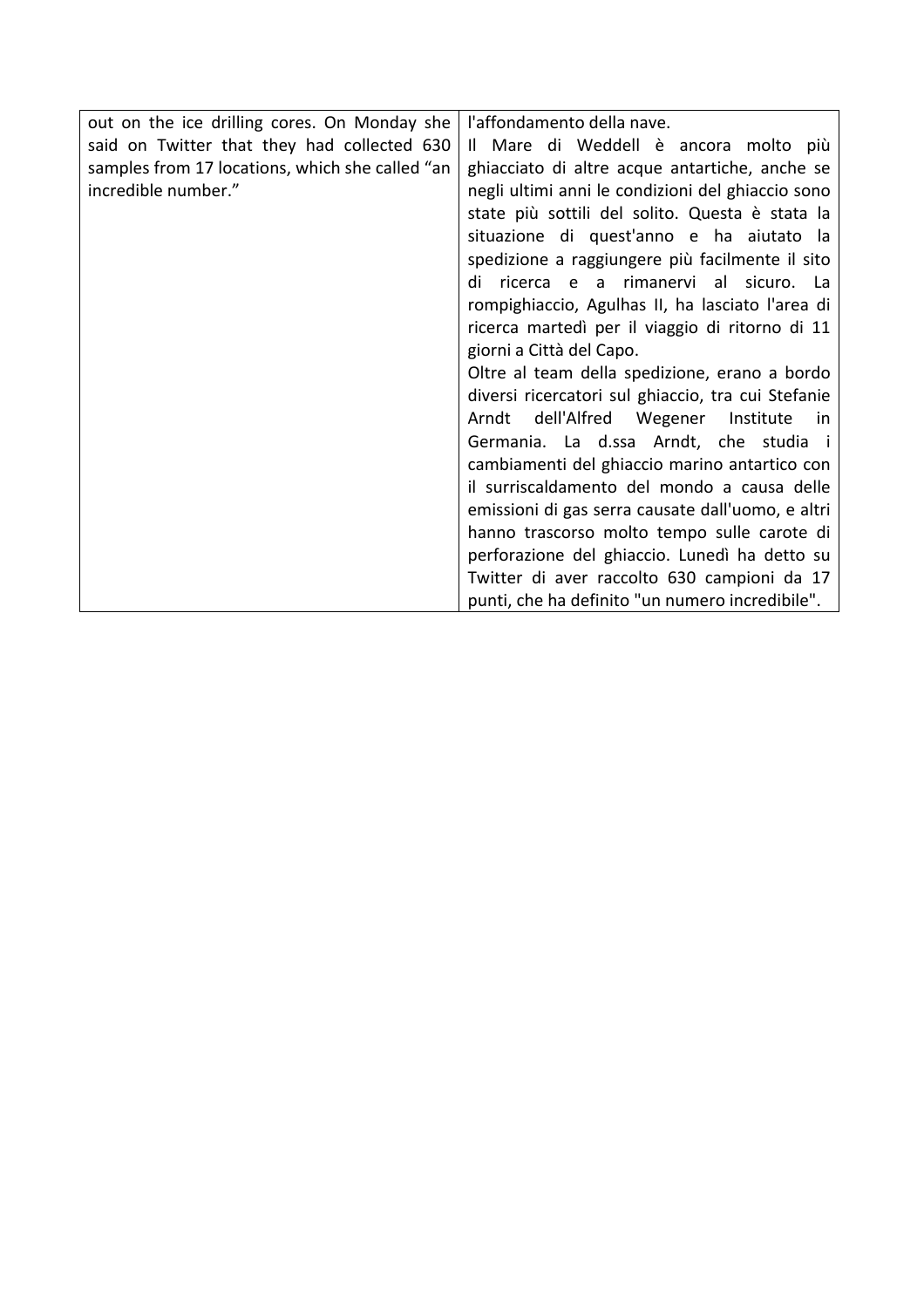| Fonte  | <b>Sky News</b>                                                                    |
|--------|------------------------------------------------------------------------------------|
|        | https://news.sky.com/story/shackletons-lost-ship-endurance-found-in-antarctica-in- |
|        | milestone-of-polar-history-12561406                                                |
| Autore |                                                                                    |
| Data   | Mercoledì 9 marzo 2022 h 08:30, UK                                                 |

## Shackleton's lost ship Endurance found in Antarctica in 'milestone of polar history'

Footage of Endurance showed it to be intact and "by far the finest wooden shipwreck" seen, *according to the expedition's director of exploration.*

The wreck of Sir Ernest Shackleton's ship Endurance, which was trapped in sea ice before sinking in 1915, has been found off the coast of Antarctica in what has been called a "milestone of polar history".

The Falklands Maritime Heritage Trust said the ship was found at a depth of 3,008m and approximately four miles south of the position originally recorded by the ship's Captain Frank Worsley.

The mission to find the Endurance in the Weddell Sea set off from Cape Town, South Africa, in February, a month after the 100th anniversary of Sir Ernest's death on a mission to locate it. Dr John Shears, the expedition leader, said: "The Endurance22 expedition has reached its goal. We have made polar history with the discovery of Endurance, and successfully completed the world's most challenging shipwreck search.

"In addition, we have undertaken important scientific research in a part of the world that directly affects the global climate and environment.

The expedition's director of exploration said footage of Endurance showed it to be intact and "by far the finest wooden shipwreck" he has seen.

Mensun Bound said: "We are overwhelmed by our good fortune in having located and captured images of Endurance.

"This is by far the finest wooden shipwreck I have ever seen. It is upright, well proud of the seabed, intact, and in a brilliant state of preservation. You can even see 'Endurance'

## La nave perduta di Shackleton, la Endurance, trovata in Antartide, nella "pietra miliare della **storia polare"**

*Il filmato dell'Endurance ha mostrato che è intatta e "di gran lunga il miglior relitto di legno" mai visto, secondo il direttore dell'esplorazione della spedizione.*

Il relitto della nave Endurance di Sir Ernest Shackleton, rimasta intrappolata nel ghiaccio marino prima di affondare nel 1915, è stato trovato al largo delle coste dell'Antartide in quella che è stata definita una "pietra miliare della storia polare".

Il Falkland Maritime Heritage Trust ha affermato che la nave è stata trovata a una profondità di 3.008 me a circa quattro miglia a sud della posizione originariamente registrata dal capitano della nave Frank Worsley.

La missione per trovare l'Endurance nel Mare di Weddell è partita da Città del Capo, in Sud Africa, a febbraio, un mese dopo il 100° anniversario della morte di Sir Ernest avvenuta durante una missione per localizzarla. Il dottor John Shears, il capo della spedizione, ha dichiarato: "La spedizione Endurance22 ha raggiunto il suo obiettivo: abbiamo fatto la storia polare con la scoperta dell'Endurance e completato con successo la ricerca di un relitto più impegnativa del mondo.

"Inoltre, abbiamo intrapreso importanti ricerche scientifiche in una parte del mondo che condiziona direttamente il clima e l'ambiente globali.

Il direttore dell'esplorazione della spedizione ha detto che le riprese di Endurance hanno mostrato che la nave è intatta e "di gran lunga il miglior relitto di legno" che abbia mai visto.

Mensun Bound ha dichiarato: "Siamo sopraffatti dalla nostra fortuna di aver individuato e catturato le immagini di Endurance.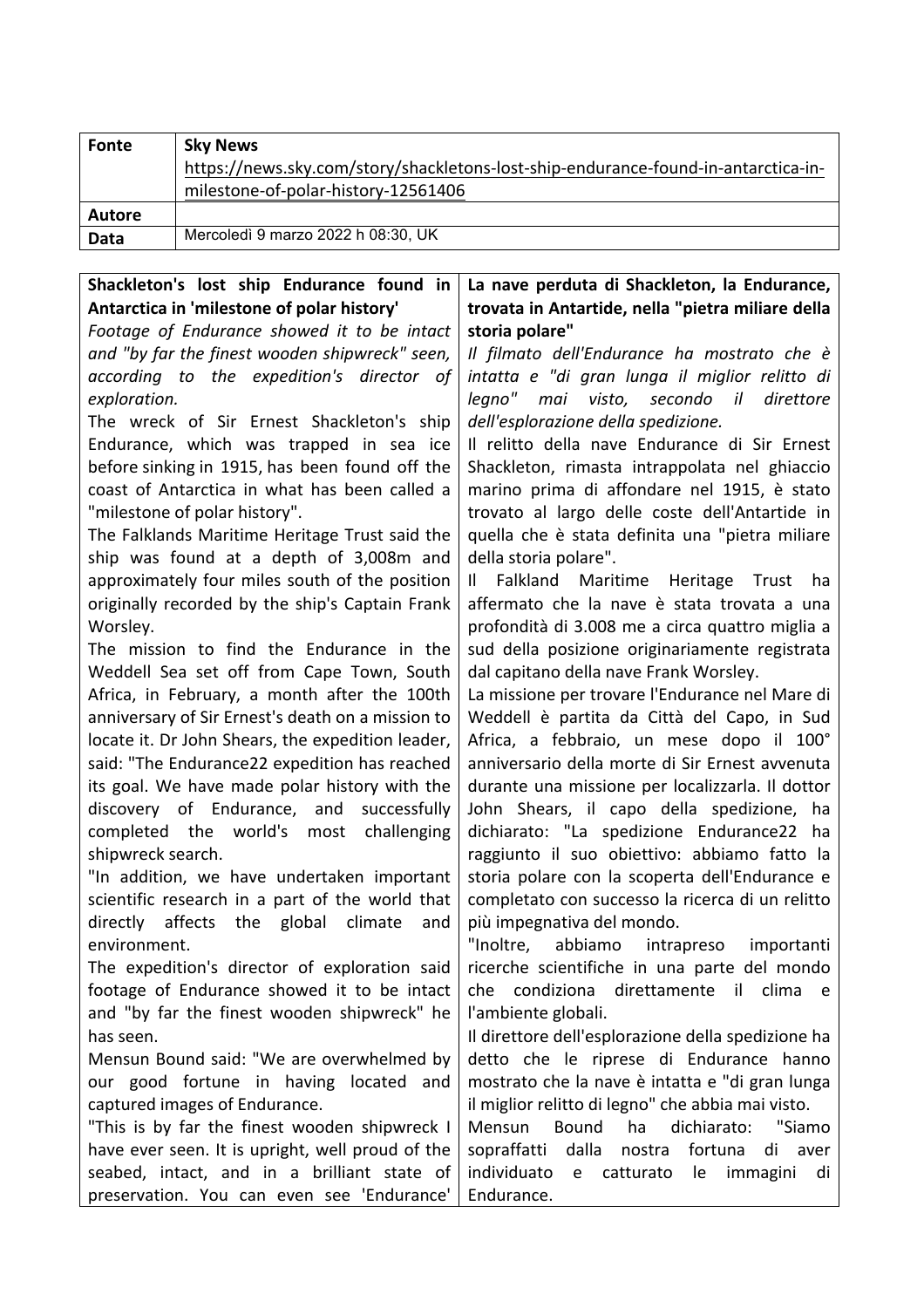| arced across the stern, directly below the       | "Questo è di gran lunga il più bel relitto di legno |
|--------------------------------------------------|-----------------------------------------------------|
| taffrail.                                        | che abbia mai visto. È in posizione verticale,      |
| "This is a milestone in polar history."          | ben orgoglioso del fondale marino, intatto e in     |
| Historian and broadcaster Dan Snow tweeted       | un brillante stato di conservazione. È anche        |
| to say the wreck was in an "astonishing state of | possibile vedere il nome 'Endurance' arcuato        |
| preservation".                                   | attraverso la poppa, direttamente sotto il          |
| Sir Ernest and the crew managed to escape the    | taffrail.                                           |
| ice-trapped Endurance by camping on sea ice      | "Questa è una pietra miliare nella storia           |
| until it melted before using lifeboats to reach  | polare".                                            |
| Elephant Island and then South Georgia Island.   | Lo storico ed giornalista Dan Snow ha twittato      |
| The journey of 720 nautical miles (830 miles) is | dicendo che il relitto era in uno "stupefacente     |
| the explorer's most famous exploit.              | stato di conservazione".                            |
| In 1921 Sir Ernest returned to the Antarctic but | Sir Ernest e l'equipaggio riuscirono a sfuggire     |
| died aged 47 from a heart attack while his ship  | all'Endurance<br>intrappolata<br>ghiaccio<br>nel    |
| was moored at South Georgia.                     | accampandosi sul ghiaccio marino fino a             |
| His wife requested that his body was buried      | quando non si sciolse prima di utilizzare           |
| there.                                           | scialuppe di salvataggio per raggiungere l'Isola    |
|                                                  | di Elephant e poi l'Isola della Georgia del Sud.    |
|                                                  | Il viaggio di 720 miglia nautiche (830 miglia) è    |
|                                                  | l'impresa più famosa dell'esploratore.              |
|                                                  | Nel 1921 Sir Ernest tornò in Antartide ma morì      |
|                                                  | all'età di 47 anni per un attacco cardiaco          |
|                                                  | mentre la sua nave era ormeggiata nella             |
|                                                  | Georgia del Sud.                                    |
|                                                  | Sua moglie chiese che il suo corpo fosse sepolto    |
|                                                  | lì.                                                 |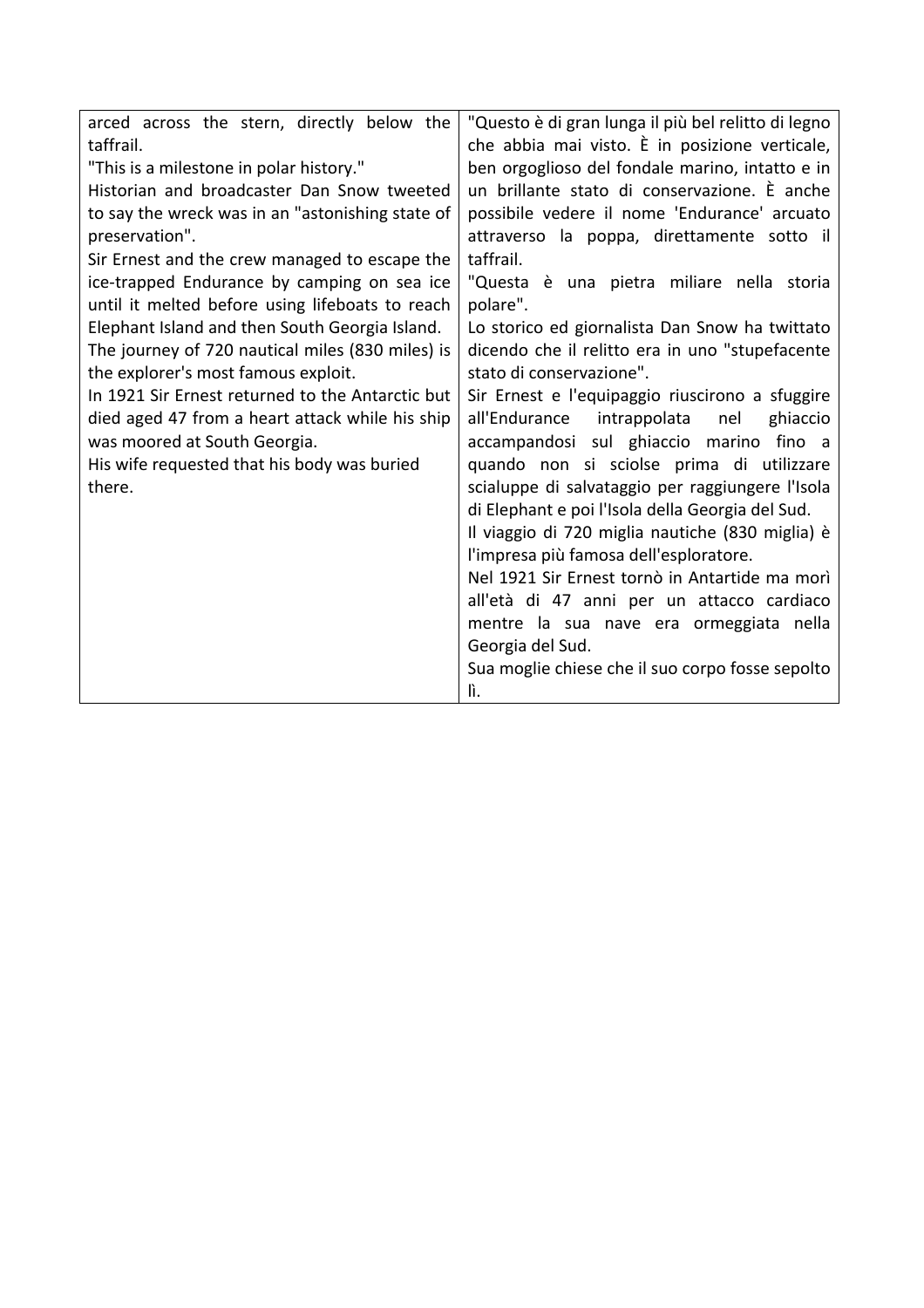| <b>Fonte</b>  | <b>The Mirror</b>                                                       |
|---------------|-------------------------------------------------------------------------|
|               | https://www.mirror.co.uk/news/uk-news/breaking-ernest-shackletons-ship- |
|               | endurance-26421468                                                      |
| <b>Autore</b> | <b>Tom Davidson</b>                                                     |
| <b>Data</b>   | 07:35, 9 Mar 2022                                                       |

**Ernest Shackleton's ship Endurance FOUND off** Antarctica coast after more than 100 years *Sir Ernest Shackleton's ship Endurance, not seen* since it was crushed by sea ice and sunk off the *coast of Antarctica, has been found intact and is* 'by far the finest wooden shipwreck' The wreck of Sir Ernest Shackleton's ship Endurance has been found off the coast of Antarctica. The ship had not been seen since it was crushed by ice and sank in the Weddell Sea in 1915, and last month the Endurance22 Expedition set off from Cape Town, South Africa, a month after the 100th anniversary of Sir Ernest's death on a mission to locate it. Sir Ernest and his crew set out to achieve the first land crossing of Antarctica but Endurance did not reach land and became trapped in dense pack ice, forcing the 28 men on board to eventually abandon ship. Endurance was found at a depth of 3,008 metres and approximately four miles south of the position originally recorded by the ship's Captain Frank Worsley, the trust said. Dr John Shears, the expedition leader, said: "The Endurance22 expedition has reached its goal. We have made polar history with the discovery of Endurance, and successfully completed the world's most challenging shipwreck search. "In addition, we have undertaken important scientific research in a part of the world that directly affects the global climate and environment. "We have also conducted an unprecedented educational outreach programme, with live broadcasting from on board, allowing new generations from around the world to engage with Endurance22 and become inspired by the amazing stories of polar exploration, and what human beings can achieve and the obstacles La nave di Ernest Shackleton Endurance **TROVATA al largo delle coste dell'Antartide dopo più di 100 anni** La nave Endurance di Sir Ernest Shackleton, mai *più vista da quando fu schiacciata dal ghiaccio marino e affondata al largo delle coste*  dell'Antartide, è stata trovata intatta ed è "di *gran lunga il miglior relitto di legno".* Il relitto della nave Endurance di Sir Ernest Shackleton è stato trovato al largo delle coste dell'Antartide. La nave non era stata più vista da quando fu schiacciata dal ghiaccio ed affondò nel Mare di Weddell nel 1915, e il mese scorso la spedizione Endurance22 è partita da Cape Town, in Sud Africa, un mese dopo il 100° anniversario della morte di Sir Ernest in missione per localizzarla. Sir Ernest e il suo equipaggio decisero di fare la prima traversata terrestre dell'Antartide, ma la Endurance non raggiunse la terraferma e rimase intrappolata in una densa banchisa, costringendo i 28 uomini a bordo ad abbandonare la nave. L'Endurance è stata trovata a una profondità di 3.008 metri e a circa quattro miglia a sud della posizione originariamente registrata dal capitano della nave Frank Worsley, ha detto il trust. Il dottor John Shears, il capo della spedizione, ha dichiarato: "La spedizione Endurance22 ha raggiunto il suo obiettivo. Abbiamo fatto la storia polare con la scoperta di Endurance e completato con successo la ricerca di un relitto più impegnativa del mondo. "Inoltre, abbiamo intrapreso importanti ricerche scientifiche in una parte del mondo che colpisce direttamente il clima e l'ambiente globali. "Abbiamo anche condotto un programma educativo di sensibilizzazione senza precedenti,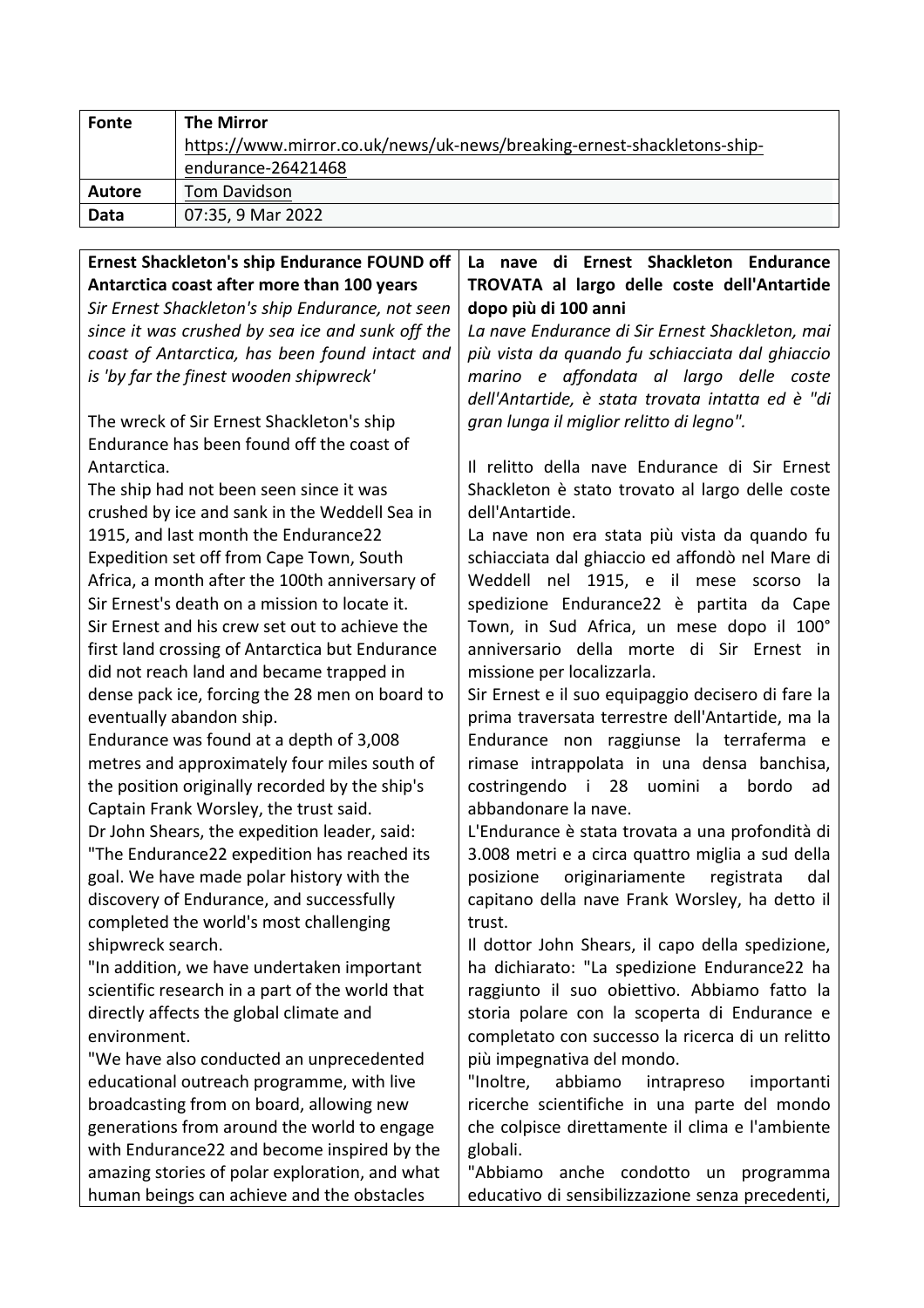they can overcome when they work together." Dan Snow, in a string of tweets, said nothing was retrieved from the wreck.

He said: "Endurance has been found. Discovered at 3,000 metres on 5 March 2022, 100 years to the day since Shackleton was buried.

"After weeks of searching Endurance was found within the search box conceived by Mensun Bound, only just over four miles south of the location at which its captain Frank Worsley calculated it had sunk. The entire team aboard #Endurance22 are happy and a little exhausted! "Nothing was touched on the wreck. Nothing retrieved. It was surveyed using the latest tools and its position confirmed. It is protected by the Antarctic Treaty. Nor did we wish to tamper with it."

The expedition's director of exploration said footage of Endurance showed it to be intact and "by far the finest wooden shipwreck" he has seen.

Mensun Bound said: "We are overwhelmed by our good fortune in having located and captured images of Endurance.

"This is by far the finest wooden shipwreck I have ever seen. It is upright, well proud of the seabed, intact, and in a brilliant state of preservation. You can even see 'Endurance' arced across the stern, directly below the taffrail.

"This is a milestone in polar history.

"However, it is not all about the past; we are bringing the story of Shackleton and Endurance to new audiences, and to the next generation, who will be entrusted with the essential safeguarding of our polar regions and our planet.

"We hope our discovery will engage young people and inspire them with the pioneering spirit, courage and fortitude of those who sailed Endurance to Antarctica.

"We pay tribute to the navigational skills of Captain Frank Worsley, the captain of the Endurance, whose detailed records were invaluable in our quest to locate the wreck. "I would like to thank my colleagues of the Falklands Maritime Heritage Trust for enabling con trasmissioni in diretta dall'interno, consentendo alle nuove generazioni di tutto il mondo di impegnarsi con Endurance22 e trarre ispirazione dalle incredibili storie dell'esplorazione polare, da ciò che gli esseri umani possono raggiungere e dagli ostacoli che possono superare quando lavorano insieme".

Dan Snow, in una serie di tweet, ha affermato che nulla è stato recuperato dal relitto.

Ha detto: "L'Endurance è stata trovata. Scoperta a 3.000 metri il 5 marzo 2022, 100 anni dopo la sepoltura di Shackleton.

"Dopo settimane di ricerche, l'Endurance è stata trovata all'interno dell'area di ricerca pensata da Mensun Bound, a poco più di quattro miglia a sud del luogo in cui il suo capitano Frank Worsley ha calcolato che fosse affondata. L'intera squadra a bordo di #Endurance22 è felice e un po' esausta!

"Nulla è stato toccato sul relitto. Nulla è stato recuperato. È stato rilevato utilizzando gli strumenti più recenti e la sua posizione è stata confermata. È protetto dal Trattato sull'Antartide. Né abbiamo voluto manometterlo".

Il direttore dell'esplorazione della spedizione ha detto che le riprese di Endurance hanno mostrato che è intatta e "di gran lunga il miglior relitto di legno" che abbia mai visto.

Mensun Bound ha dichiarato: "Siamo sopraffatti dalla nostra fortuna di aver individuato e catturato le immagini di Endurance.

"Questo è di gran lunga il più bel relitto di legno che abbia mai visto. È in posizione verticale, ben orgoglioso sul fondale marino, intatto e in un brillante stato di conservazione. È anche possibile vedere il nome 'Endurance' arcuato attraverso la poppa, direttamente sotto il taffrail.

"Questa è una pietra miliare nella storia polare. "Tuttavia, non si tratta solo del passato; stiamo portando la storia di Shackleton e Endurance a un nuovo pubblico e alla prossima generazione, a cui sarà affidata la salvaguardia essenziale delle nostre regioni polari e del nostro pianeta.

"Ci auguriamo che la nostra scoperta coinvolga i giovani e li ispiri con lo spirito pionieristico, il